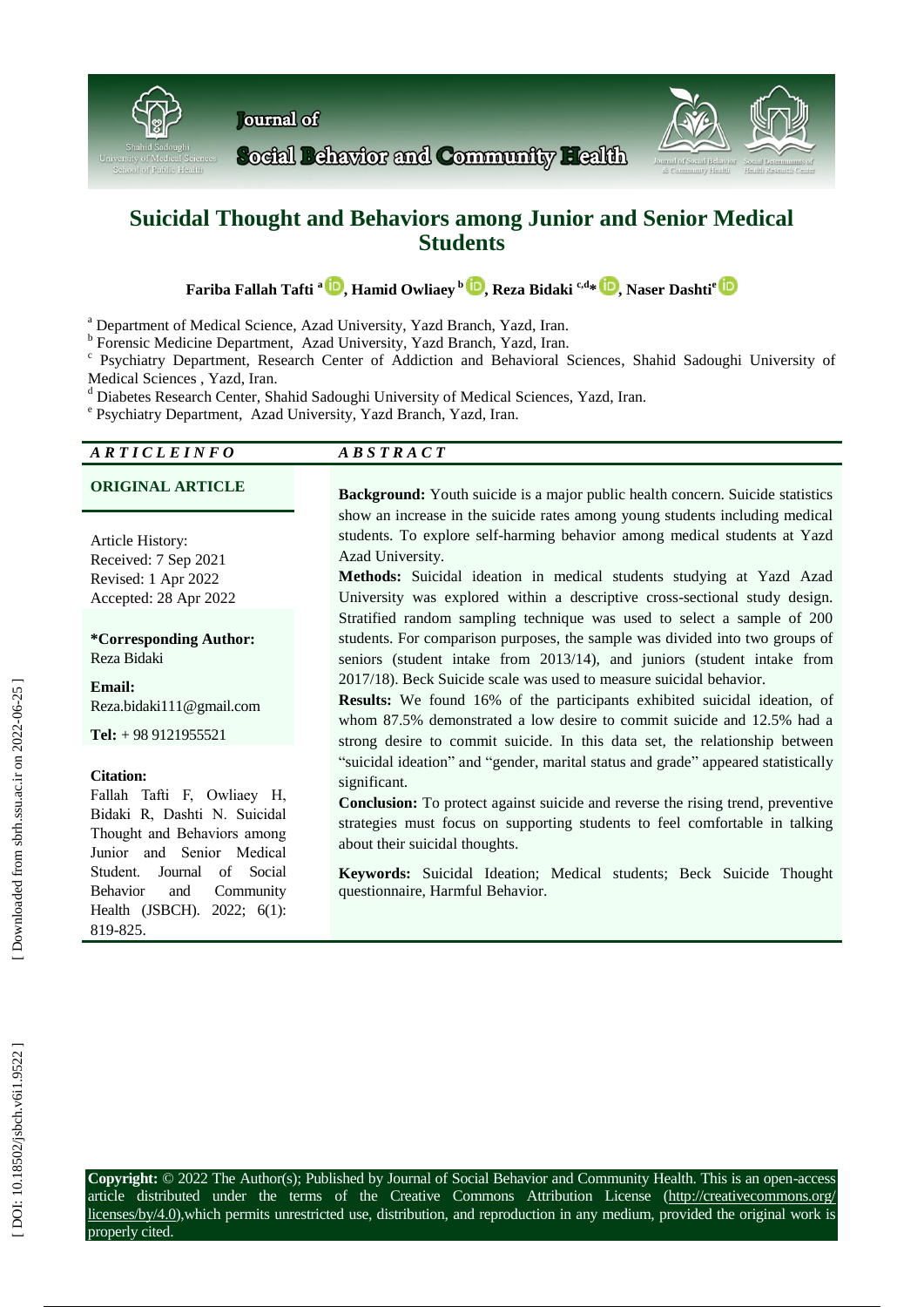

#### **Introduction**

Suicide is the second leading cause of death in the age group 15 -29 years ; also , some authors suggest that suicide is the ultimate escape plan from adverse life event s (Kumar, 2017) ; others blame mental illness/depression, including substance abuse and addiction as the underlying cause of suicide [Kumar, 2017; Mousavi et al. 2008; Amini [-Tehrani et al. 2012;](https://www.sciencedirect.com/science/article/abs/pii/S1876201819307282#!) Gunnell et al. 2020; Liu et al. 2013; Chang et al. 2019; Van Harmelen et al. 2019]. Suicide literature, e.g. [Kumar, 2017 ; Mousavi

et al. 2008; Amini [-Tehrani](https://www.sciencedirect.com/science/article/abs/pii/S1876201819307282#!) et al. 2012; Gunnell et al. 2020; Liu et al., 2013], associate mental illness/ depression, substance abuse, and religiosity with suicide. As a result, suicidality is assumed through presumption of impending depression/ mental illness . For example, various studies have declared university students a high suicide risk group due to possible depression as a result of pressures of studying away from home, stress of exams, unrealistic expectations, high demands, and financial problems [Jeon et al., 2020; Kumar, 2017; Farahangiz et al., 2016; Mousavi et al. 2008; Gunnell et al. 2020; Liu et al. 2013].

There is a growing body of evidence against the notion that all suicides are caused by mental illness (Hjelmeland et al., 201 2; Pridmore & Rostamy 2020; Shahtahmasebi , 2013; Shahtahmasebi, 2014).

Other researchers have studied religiosity and cultural variations in suicide by medical students [Etzersdorfer et al., 2009; Tyssenr et al., 1998; Schweitzer et al., 2001]. A comparison study of medical students in India and Austria [Etzersdorfer et al., 2009] concluded that religiosity did not explain the variation in suicidal ideation in medical students, while another study [Schweitzer et al., 2001] concluded the opposite. On the other hand, Tyssenr [Tyssenr et al., 1998] suggested that compared with the general adolescent population , suicide is lower in the population of medical students . Due to the rising suicide rate, especially among the medical students, knowing the main reason(s) of suicide can lead to a correct analysis statistics and provide the preventive measures. In

this paper, we explored suicide ideation amongst medical students at the Islamic Azad University, Iran. This population provide s a different culture and religious doctrine than that in Europe, Australia, or India. It is hoped that this will stimulate debate and the collaboration of

international experts regardless of their school of

#### **Methods**

thought.

The University of Yazd accepts students from all over Iran. For most students moving to Yazd as a first -year student , the impact of culture shock is minimal, but leaving family and friend s to attend university and live on one's own is a likely source of trauma. This study was conducted in 2020. Fifty students cover more than 80% of each annual entrance. First, a list of all entries was determined and the supervisor selected 50 students from each group to review. Coverage of 80% of the total statistical population can provide accurate information. A descriptive and cross -sectional study design was followed in which 50 students were randomly selected from each student intake in 2013, 2014 (seniors), 2017, and 2018 (juniors), providing a total sample of 200 students . Suicidality was measured using the Beck Suicide Thought questionnaire . Beck's Questionnaire was chosen because it has been used widely, and in particular , a revised version suitable for use in Iranian population is available (Amini -Tehrani, 2012).

The 19 -item Scale for Suicide Ideation (SSI), Beck's Suicidal Thought Score, is an interviewer administered rating scale that measures the intensity of patients' specific attitudes, behaviors, and plans to commit suicide during the time period that they were the most suicidal. This instrument was developed to obtain a more accurate estimate of suicide risk. Patients are asked to keep experience in mind while the interviewer rates patients' responses to the 19 items regarding how suicidal they were at that time. As with the SSI, each item consists of three options graded according to the suicidal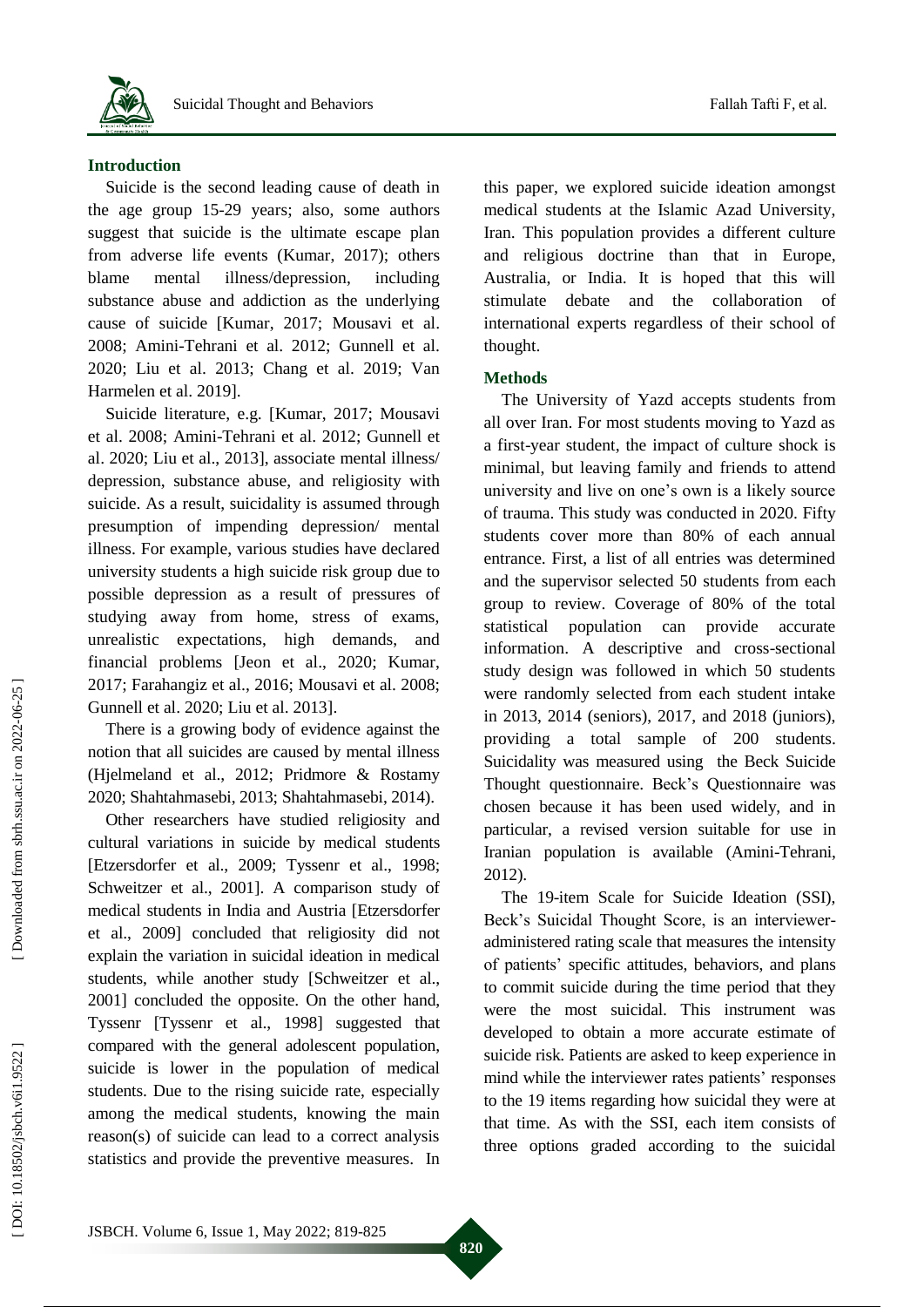intensity on a 3 -point scale ranging from 0 to 2. The ratings are then summed to yield a total score, which ranges from 0 to 38. Individual items assess characteristics such as wish to die, desire to make an active or passive suicide attempt, duration and frequency of ideation, sense of control over making an attempt, number of deterrents, and amount of actual preparation for a contemplated attempt. Out of 19 items, the first 5 items are for all people. These 5 items, have 3 options with scores of 0, 1 and 2, which are taken as the average score for each person. If the participants record the options of strong desire to commit suicide or low desire to commit suicide in term 5, they must answer the remaining 14 questions. Otherwise (unwillingness to commit suicide) , there is no need to continue answering the items .

Residence location of persons was divided into three categories of living in the dormitory, private , and with the family. The effect of being indigenous and non -indigenous on suicidal behavior was also studied. Since the approximate average age of the subjects was 25 years, this age was selected as the reference age of the study.

In addition to suicidality measure s, data on other variables including age, gender, place of residence, type of residence, marital status, and education level (qualification) were also collected. The data was analyzed using SPSS23 .

#### **Ethical considerations**

Students' participation in this project was purely voluntary and had no bearing on their academic outcomes. The survey questionnaires were anonymously collected and excluded names and addresses. Data were coded and imported into a spreadsheet. Only the researchers who were named on the research application form had access to data. Ethical approval for the project was obtained from the University's Ethical Committee (code: IR. IAU. YAZD. REC. 1399. 053).

#### **Results**

With the study of other references, the hypotheses of the relationship between parameters such as "age, gender, marital status, residence



status, student degree and religious beliefs " and suicide are strengthened, which is given in this section, respectively. The results of descriptive analysis are shown in Tables 1 -3. It can be seen in Table 1 , that, in this dataset, suicidal thoughts, as measured by Beck's Questionnaire, have no statistical relationship with age, gender, and marital status. About 16% of students had suicidal thoughts, out of whom about 29% were older than 25 years and 71% were younger; 31% were male, and 69% were female; 84% were single, and 16% were married. Similarly, Table 2 shows that, in this dataset, the variable "suicidal thoughts " has no statistical relationship with residency type and ethnicity. However, it is interesting to note that of those who reported suicidal thoughts, proportionally more students who live with family (50%) reported suicidal thoughts than those who lived in private accommodation (28%) or dormitory/halls of residence (32%). A quick interrogation of the dataset and cross -tabulating type of residence with ethnicity suggests that those living with family are highly likely to be locals from Yazd. This relationship is, to some extent, reflected by the variable "residency type". Table 3 shows frequency distribution of suicidal thought score for variables Grade and Marital Status. As mentioned, suicidal ideation was identified for all participants by scoring the first 5items. The options of these items had a score of 0, 1 and 2, which was finally reported as the average for each group.

If the P -value was less than 0.05, it was indicated that the occurrence probability is statistically higher. For example, if the suicidal ideation P -value for the physiopathology group is 0.05, it indicates that statistically the probability of such an event occurring for other people who did not participate in the questionnaire is 95%. It appears that this variable is marginally significant at 5% significant level, and owes its significance to the category "Physiopathology (Senior)". This group scored the highest average (3.5 ) on the suicidal thoughts scale than other groups. In other words, the physiopathology group is more prone to suicidal behaviors.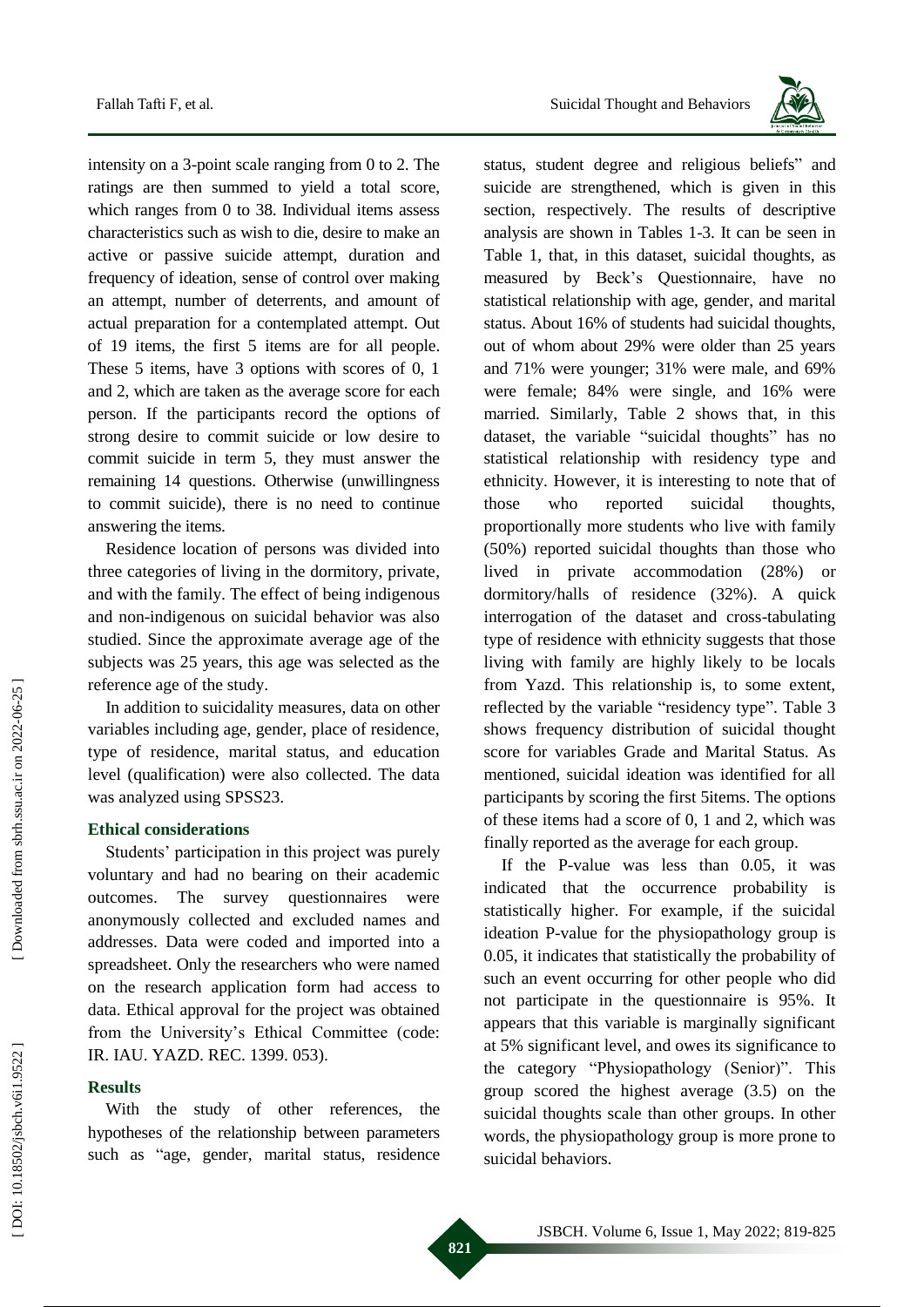

| Table 1. Suicidal ideation by age, gender, and marital status |                     |               |                       |               |              |               |  |
|---------------------------------------------------------------|---------------------|---------------|-----------------------|---------------|--------------|---------------|--|
| Age                                                           | No suicidal thought |               | With suicidal thought |               | <b>Total</b> |               |  |
|                                                               | N                   | $\frac{6}{9}$ | N                     | $\frac{6}{9}$ | N            | $\frac{6}{9}$ |  |
| Less than 25 years                                            | 112                 | 83.58         | 22                    | 16.42         | 134          | 100           |  |
| More than 25 years                                            | 47                  | 83.93         | 9                     | 16.07         | 56           | 100           |  |
| Total                                                         | 159                 | 83.18         | 31                    | 16.32         | 190          | 100           |  |
| $P-Value=0.953$                                               |                     |               |                       |               |              |               |  |
|                                                               | No suicidal thought |               | With suicidal thought |               | <b>Total</b> |               |  |
| Gender                                                        | N                   | $\frac{6}{9}$ | N                     | $\frac{6}{9}$ | N            | $\frac{6}{6}$ |  |
| Female                                                        | 95                  | 81.2          | 22                    | 18.8          | 117          | 100           |  |
| Male                                                          | 67                  | 87.0          | 10                    | 13.0          | 77           | 100           |  |
| Total                                                         | 162                 | 83.5          | 32                    | 16.5          | 194          | 100           |  |
| $P-Value=0.017$                                               |                     |               |                       |               |              |               |  |
|                                                               | No suicidal thought |               | With suicidal thought |               | <b>Total</b> |               |  |
| <b>Marital Status</b>                                         | N                   | $\frac{6}{9}$ | N                     | $\frac{6}{9}$ | N            | $\frac{6}{6}$ |  |
| Single                                                        | 126                 | 82.35         | 27                    | 17.65         | 153          | 100           |  |
| Married                                                       | 36                  | 87.80         | 5                     | 12.20         | 41           | 100           |  |
| Total                                                         | 162                 | 83.5          | 32                    | 16.50         | 194          | 100           |  |
| $P-Value=0.404$                                               |                     |               |                       |               |              |               |  |

| Table 2. Suicidal ideation by type and status of residence |                     |               |                       |               |              |               |  |
|------------------------------------------------------------|---------------------|---------------|-----------------------|---------------|--------------|---------------|--|
| <b>Type of Residence</b>                                   | No suicidal thought |               | With suicidal thought |               | <b>Total</b> |               |  |
|                                                            | N                   | $\frac{6}{6}$ | N                     | $\frac{6}{9}$ | N            | $\%$          |  |
| Dormitory                                                  | 66                  | 90.4          | 7                     | 9.6           | 73           | 100           |  |
| Private                                                    | 36                  | 80.0          | 9                     | 20.0          | 45           | 100           |  |
| Family                                                     | 60                  | 79.0          | 16                    | 21.0          | 76           | 100           |  |
| Total                                                      | 162                 | 83.5          | 32                    | 16.5          | 194          | 100           |  |
| $P-Value=0.130$                                            |                     |               |                       |               |              |               |  |
|                                                            | No suicidal thought |               | With suicidal thought |               | <b>Total</b> |               |  |
| Ethnicity                                                  | N                   | $\frac{0}{0}$ | N                     | $\frac{0}{0}$ | N            | $\frac{6}{6}$ |  |
| Local                                                      | 60                  | 75.9          | 19                    | 24.1          | 79           | 100           |  |
| from outside of Yazd                                       | 102                 | 88.7          | 13                    | 11.3          | 115          | 100           |  |
| Total                                                      | 162                 | 83.5          | 32                    | 16.5          | 194          | 100           |  |
| $P-Value=0.190$                                            |                     |               |                       |               |              |               |  |

| Grade                    | Number of<br><i>participants</i> | Average score of<br>answering items* | <b>Standard Deviation</b> |
|--------------------------|----------------------------------|--------------------------------------|---------------------------|
| Basic Science (Senior)   | 81                               | 1.43                                 | 2.11                      |
| Physiopathology (Senior) | 4                                | 3.50                                 | 1.91                      |
| Stager (Junior)          |                                  | 1.71                                 | 2.15                      |
| Internship (Junior)      | 102                              | 1.08                                 | 2.05                      |
| Total                    | 194                              | 1.3                                  | 2.11                      |
| $P-Value=0.050$          |                                  |                                      |                           |
| <b>Marital Status</b>    | <b>Number</b>                    | Average                              | <b>Standard Deviation</b> |
| Single                   | 153                              | 1.4                                  | 2.2                       |
| Married                  | 41                               | 0.9                                  | 1.8                       |
| Total                    | 194                              | 1.3                                  | 2.11                      |
| $P-Value=0.022$          |                                  |                                      |                           |

**822**

\*Average score of answering items according to the severity of suicide

<u> The Common State of the Common Sta</u>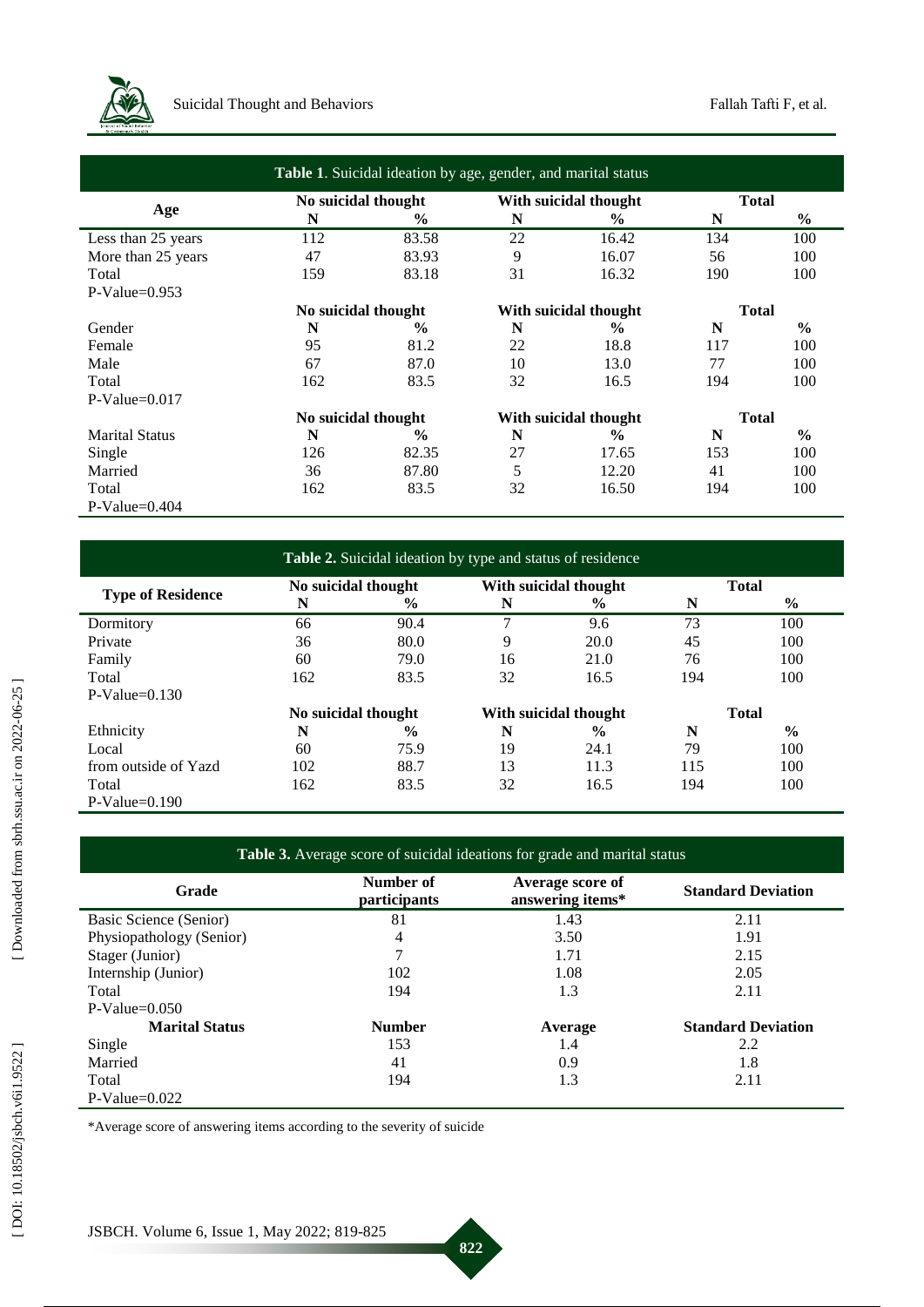#### **Discussion**

In our study , 16% of students reported suicidal thoughts which is half of that reported by Schweitzer's study [Schweitzer et al., 2001]; on average , it is similar to other countries reported by WHO [World Health Organization, 2014]. However, current statistics from the University and other institutions suggest that on average , the trend for suici dal behavior is increasing [Alaghehbandan et al., 2011].

The increasing trend for suicidal behavior is disconcerting and should be a strong warning to the authorities and policy -makers to develop prevention programs to reverse this trend. If appropriate support is not made available , then it is highly likely that at least a proportion of suicidal behavior will lead to suicide attempt and completed suicides. To develop preventive programs , we need to gain insight into suicide.

It is well established that females experience a higher rate of suicidal behavior, while more males complete suicide. Our study suggest s that proportionally , more single students (18%) experience suicidal thoughts than married students (12%). This result appears consistent with other studies [Kumar, 2017, World Health Organization, 2014, Najafi et al., 2014]. Therefore , it is plausible that marital status can be protective against suicidal behavior ; however, appropriate research is necessary to establish how this variable works, or how its influence can be extended and maximized. It is plausible to assume that married students may become each other's confidant and thus are able to communicate with each other in addressing any problems they may have.

Of concern is the higher proportion of local students, i.e. , 50% of those who reported suicidal behavior live with family; alternatively, proportionally more local students (24%) reported having suicidal thoughts than non -local students (11%). This result is somewhat surprising and contradicts other studies [Kumar, 2017 , Farahangiz et al., 201 6 ] . This finding is counterintuitive and contrary to the marital status effect because intuitively , it is commonly assumed that living



with family provides a protective effect against suicidal behavior . It is possible that a lack of communication between family members, cultural and social attitudes , perception of suicide, and living with family may magnify and exaggerate personal and family issues and thus attenuate the effect of any support that may be available through the family.

The act of suicide has not been criminalized in the [penal law of the Islamic Republic of Iran,](https://en.wikipedia.org/wiki/Judicial_system_of_Iran) but according to the Islamic texts, suicide is a sin, because it would be unthankful of the blessings that God (Allah) has given them. Also culturally, suicide in Iran is a very ugly act that can even cause great harm to the family of a person with suicidal behavior.

In our study, 12.5% of students with suicidal behavior had religious convictions, the remaining 87.5% had not. Religiosity has been reported as a protective effect against suicide [Kumar, 2017, World Health Organization, 2014, Solano et al., 2019]. Generally, suicide rates in Muslim countries are consistently very low (Pritchard et al., 2020).

Finally, Grade is only marginally significant at 5% level and appears to owe its significance to physiopathology (Senior) which may be a proxy for attitudinal change due to gained experience. It seems that the high volume of courses and their difficulty along with having a stressful physiopathology exam can be important reasons for the increased tendency to commit suicide in this group.

#### **Conclusion**

It must be emphasized that this study reports the results from a descriptive univariate analysis of a survey of medical students. Therefore, it is not wise to make definitive conclusions. Within a multivariate modelling, it is highly plausible that once social and personal perception and attitudes to suicide. socio-economic and socio -environmental factors are controlled for , then the effect of marital status, living with family, and religiosity will be attenuated and be more intervening variables. For example, in this study,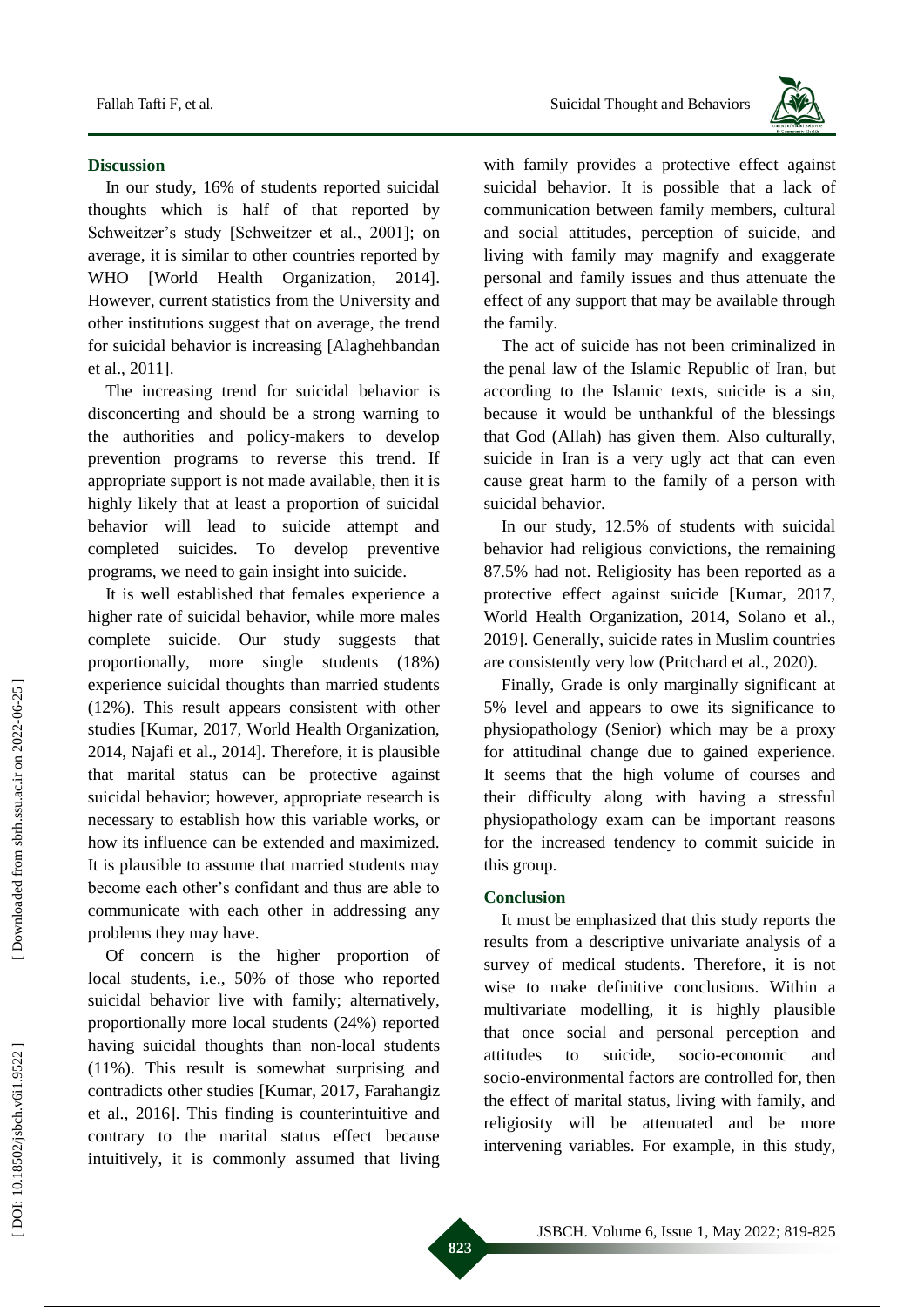reported suicidal thoughts in senior students were proportionally higher than in junior students, which may suggest a change in attitudes due to experience. Therefore, preventive strategies must concentrate on policies that openly discuss suicide and make student s feel supported as they go through their studentship.

## **Acknowledgments**

This paper is based on a project required as part of fulfilment for the Doctorate degree in General Medicine. The authors of this study are grateful to the Research Council of Ali Ibn -e Abitaleb Medical Department of Yazd Islamic Azad University for approving the project.

#### **Conflict of Interest**

There is no conflict of interest.

### **Authors' Contribution**

Conceptualization, F.F.T.; primary draft, H.O.; designed the study and supervised, N.D.; advisor, R . B.; revised the manuscript, F.F.T and R.B .

#### **References**

- Alaghehbandan, R., Lari, A. R., Joghataei, M.T., Islami, A., & Motavalian, A. (2011). A prospective population -based study of suicidal behavior by burns in the province of Ilam, Iran, burns, 37 (1), 16 4 –169.
- Amini [-Tehrani,](https://www.sciencedirect.com/science/article/abs/pii/S1876201819307282#!) M., [Nasiri,](https://www.sciencedirect.com/science/article/abs/pii/S1876201819307282#!) M., [Jalali,](https://www.sciencedirect.com/science/article/abs/pii/S1876201819307282#!) T., [Sadeghi,](https://www.sciencedirect.com/science/article/abs/pii/S1876201819307282#!) [R., Ghotbi,](https://www.sciencedirect.com/science/article/abs/pii/S1876201819307282#!) A., [Zamanian,](https://www.sciencedirect.com/science/article/abs/pii/S1876201819307282#!) H . (2020). Validation and psychometric properties of Suicide Behaviors Questionnaire -Revised (SBQ -R) in Iran. [Asian Journal of Psychiatry,](https://www.sciencedirect.com/science/journal/18762018) [47,](https://www.sciencedirect.com/science/journal/18762018/47/supp/C) 101856-101879.
- Chang, H.B., Munroe, S., Gray, K., Porta, G., Douaihy, A., … & Melhem, N.M. (2019). The role of substance use, smoking, and inflammation in risk for suicidal behavior. Journal of Affective Disorders, 243, 33 -41.
- Etzersdorfer, E., Vijayakumar, L., Schony, W., Grausgruber, A., & Sonneck, G. (1998). Attitudes towards suicide among medical students: comparison between Madras (India) and Vienna (Austria). Social Psychiatry and Psychiatric Epidemiology, 33 (3), 104 -110.
- Farahangiz, S., Mohebpour, F., & Salehi, A. (2016). Assessment of mental health among Iranian Medical Students: A cross -sectional study, International journal of health Sciences, 10(1), 49, 1 -7.
- Gunnell, D., Caul, S., Appleby, L., John, A., & Hawton, K. (2020). The incidence of suicide in University students in England and Wales 2000/2001 –2016/2017: Record linkage study, Journal of Affective Disorders, [261](https://www.sciencedirect.com/science/journal/01650327/261/supp/C) , 113 -120.
- Hjelmeland, H., Dieserud, G., Dyregrov, K., Knizek, B. L., & Leenaars, A. A. (2012). Psychological autopsy studies as diagnostic tools: are they methodologically flawed? death studies, 36(7), 605 -626.
- Jeon, H.J., Roh, M.S., Kim K.H., Lee, J.R., Lee, D., Yoon S.C., & Hahm, B.J. (2009). Early trauma and lifetime suicidal behavior in a nationwide sample of Korean medical students, Journal of Affective Disorders, 119(1-3), 210-214.
- Kumar, U. (Ed.). (2017). Handbook of Suicidal Behaviour, Springer.
- Liu, Y., & Lee, R.B. (2013). Prevalence and associated factors of suicide ideation among university students: evidence from large -scale survey, Asia -Pacific Social Science Review, 13  $(2)$ , 79-86.
- Mousavi, S. G., Keramatian, K., Maracy, M.R., & Fouladi, M. (2012). Suicidal ideation, depression, and aggression among students of three Universities of Isfahan, Iran in 2008. Iranian Journal of Psychiatry and Behavioral Sciences, 6 (1), 47-52.
- Najafi, F., Beiki, O., Ahmadijouybari, T., Amini, S., Moradinazar, M., Hatemi, M., & Moradi, M. (2014). An assessment of suicide attempts by self-poisoning in the west of Iran, Journal of Forensic and Legal Medicine, 27, 1 -5.
- Pritchard, C., Iqbal, W., & Dray, R. (2020). Undetermined and accidental mortality rates as possible sources of underreported suicides: population -based study comparing Islamic countries and traditionally religious Western countries BJPsych open, *6*(4).